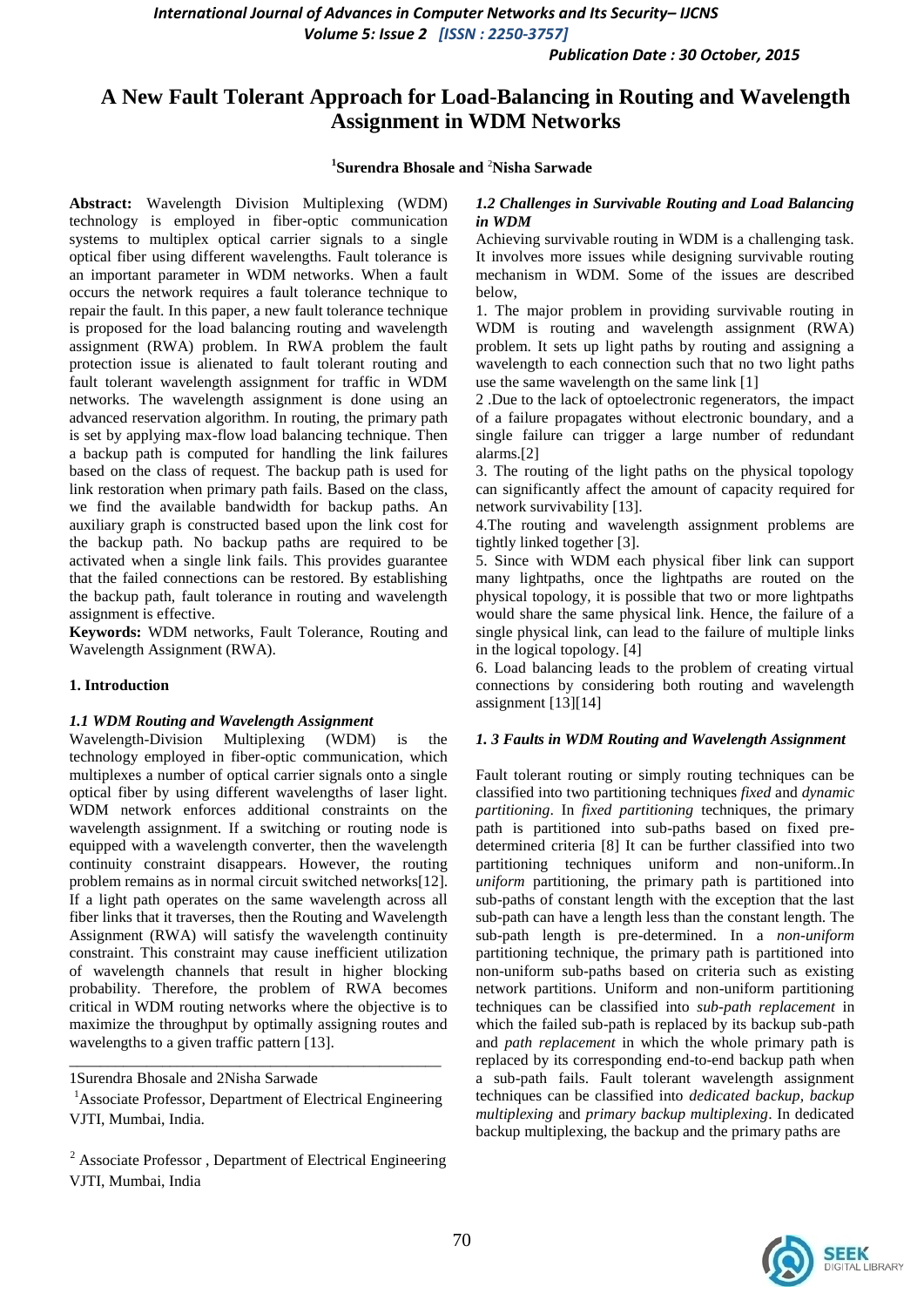#### *Publication Date : 30 October, 2015*

set up at the same time. Traffic is routed on both paths by the source. The destination node gets switched to the backup path, when a failure occurs in the primary path. The resources are not shared by the backup paths. In spite of very high network blocking probability, the dedicated backup has a least down time of the connections [9].

Backup multiplexing allows the multiple backup paths to share a wavelength channel as long as no two connections compete for the shared wavelength during the link failure. No backup paths are required to be activated when a single link fails. It provides guarantee that the failed connections can be restored.

Primary Backup Multiplexing does not allow one or more backup paths to share a channel, since the backup paths are not available for restoring failed connections. Here, no failed connections can be restored upon link failure. It is used to achieve pre-specified network restoration guarantees [6].

#### *1.4 Light-path protection*

In the routing and wavelength assignment, the problem is to establish the lightpath for connection request, consists of selecting a route (path) and a free wavelength for serving the connection. When a link or a node fails in the primary, a primary lightpath is selected from the set of candidate lightpaths in order to serve the connection request. For the backup path, a second link disjoint lightpath is selected from the same set to serve the connection in case of node failures [5].A backup lightpath is set up during the call setup of a lightpath, so that all the traffic on the primary lightpath is diverted to the backup lightpath [4].In order to transfer optical signals from source node to destination node, the lightpath must have same wavelength. This is referred to as wavelength continuity constraint that leads to high blocking probability and inefficient utilization of wavelength channels[6]. A huge amount of a fiber is segregated into several non-overlapping wavelength channels for independent data transportation, in the optical networks, which employ WDM. The point-to-point optical connections are established using the lightpaths of the wavelength channels. This can cover several fiber links without using routers [7].

#### *1.4 Problem Identification and Proposed Solution*

A new adaptive routing and wavelength assignment protocol is implemented, which is based on maximum flow and load balancing[15].When a network handles an advance reservation request, the routing is done by means of maxflow algorithm and wavelength assignment is carried out using an advance reservation algorithm. When the network handles an immediate reservation request, routing is done via the traffic load on each link on the paths and wavelength assignment is done by an immediate reservation algorithm. Thus, routing and wavelength assignment is performed adaptively based on the type of reservation request [15]. When a fault occurs in the network a fault tolerance technique is required.

Based on RWA problem, fault tolerant protection is alienated into fault tolerant routing techniques and fault tolerant wavelength assignment techniques in WDM networks.[10], We have proposed a new fault tolerance in the routing and wavelength assignment of the WDM

networks to address the problem of routing FTPS and wavelength assignment to FTPS.

#### **2. Traffic grooming in Optical Networks:**

An integer linear program for routing and wavelength assignment problem in WDM optical network with wavelength continuity constraint is a important issue. In this constraint a lightpath must occupy the same wavelength on all the links it traverses. Then, a route must be selected and a wavelength must be assigned to the lightpath [14].

The GRWA problem as an integer linear programming (ILP) problem[11].

Let *W: the set of wavelengths available on each fiber; D*: *the set of tra*ffi*c demands;* 

 *g: the capacity of a single wavelength*;

 $s_d$ : *the size of demand*  $d \in D$ .

**The GR problem:** Let  $t = [t_i]_{i \in L}$  a column vector containing light path capacity decision variable where  $t_i = \sum_{w \in W} y_{i,w}$  is the number of wavelengths needed for lightpath  $l \in L$ . [11] Then, the GR problem can be formulated as

$$
\min \sum_{l \in L} t_l
$$
  
s.t.  $Axd = u_d$   $d \in D$  (1)  

$$
Bt \le |W| \mathbf{1}
$$
 (2)  

$$
\sum_{d \in D} s_d l_{l,d} \le gt_l
$$
  $l \in L$  (3)

#### **The WA Problem:**

The WA problem of finds a binary solution y such that  
\n
$$
\sum_{w \in W} y_w = t \quad and \quad By_w \leq 1 \text{ for } w \in W
$$
\n(4)

Where t is a feasible (or optimal) solution of the GR problem.[11]

### **3. A New Fault Tolerant Approach for Load-Balancing RWA**

A new adaptive routing and wavelength assignment protocol is proposed [15], which is based on maximum flow and load balancing. The primary paths are created in this phase and a backup path is established to address the problem of faults. In Fault Tolerance using Backup Path Multiplexing all the requests are assumed to have bandwidth demand of one unit and they are classified into class 1 and class 2.

Class 1: A link disjoint backup path is required along with their primary path,

Class 2: Only the dynamic restoration is enough.

The physical bandwidth of each link is divided into

Let **P**- Total amount of reserved bandwidth dedicated to primary paths carried by link *l* and it is not allowed to be shared

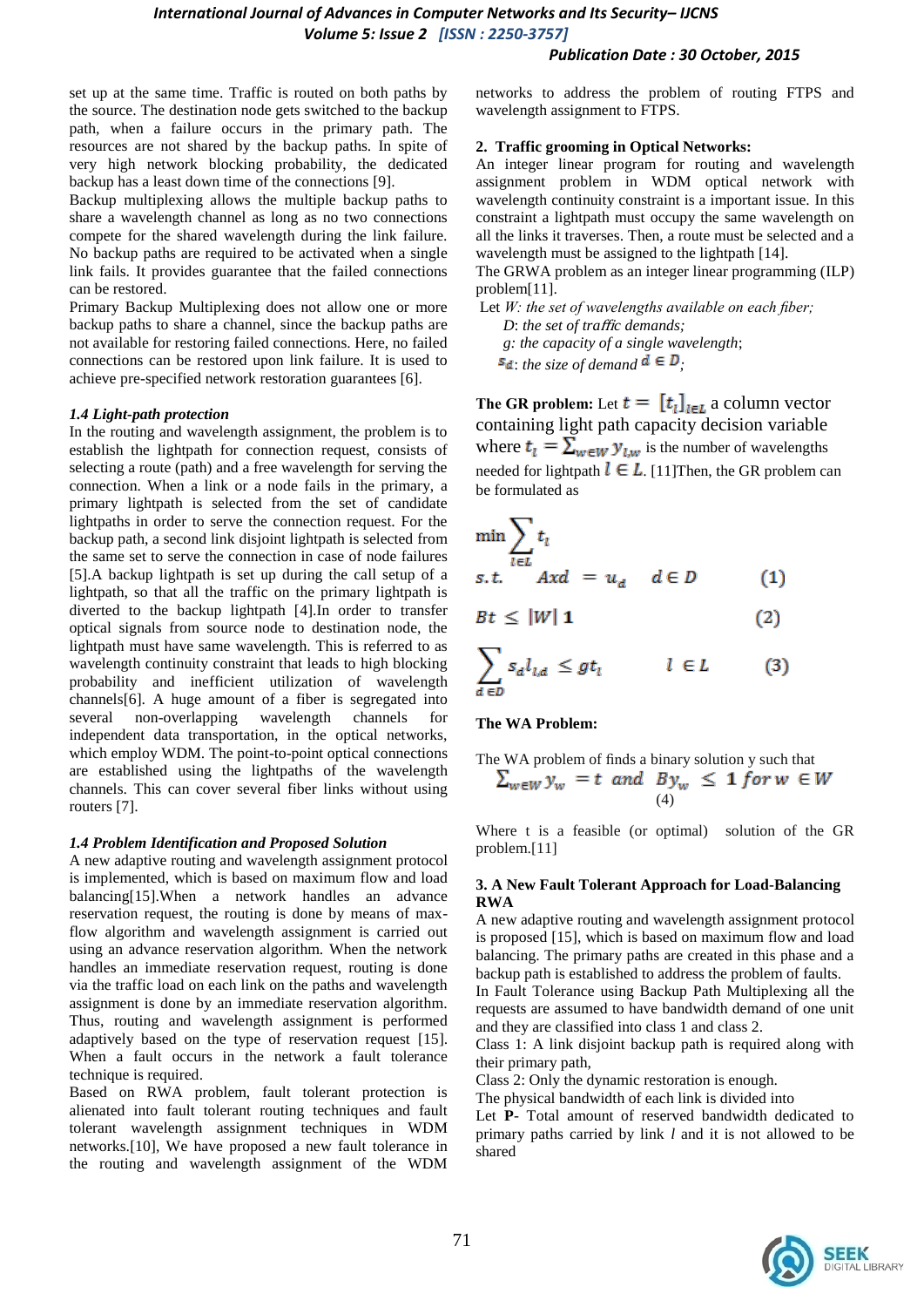### *Publication Date : 30 October, 2015*

Let **B**- Total bandwidth occupied by all backup paths on link *l, which* can be shared by some backup paths, if their associated primary paths are disjoint.

Let **R**- Residual bandwidth, which is the difference between the physical bandwidth on link *l* and the total consumed bandwidth (P+B).

#### **Algorithm description**

- 1. For the primary path establishment on a link, the routing and wavelength assignment protocol as described in [17] is used. However, to establish a backup path for a new primary path, the available bandwidth must have the residual bandwidth R and portion of B i.e. Y.
- 2. Initially the requested class is identified: If the request belongs to class 2, the connection request is again checked. If the request belongs to class 1, find the available bandwidth S for backup paths. The available bandwidth

 $S = R+Y$  which can be shared. Based upon S, an auxiliary graph is generated, which represents the current network state.

3. Calculation of cost value: The cost calculation is based one the following basis in the network.

Cost of primary path  $=$  Number of hops or links in traverse path.

Cost of backup path  $=$  Number of free wavelengths used by it on each link it traverses.

There are five different cases arise while carrying out wavelength assignment as listed in Table 1

| Case           |                                                                                                                                                                                                                                                                 |  |
|----------------|-----------------------------------------------------------------------------------------------------------------------------------------------------------------------------------------------------------------------------------------------------------------|--|
|                | When a wavelength is not free as some primary light-<br>path is using it, then the backup path cannot use that<br>wavelength.                                                                                                                                   |  |
| $\mathfrak{D}$ | When a wavelength is not free while a set of backup<br>paths are using it, then the new backup path uses the<br>wavelength with no extra cost, only when a primary path<br>is link-disjoint with the primary route of each and every<br>backup light-path in S. |  |
| 3              | When a wavelength is free, the backup path uses it with a<br>cost value of one                                                                                                                                                                                  |  |
| $\overline{4}$ | When the wavelength belongs to Y, link cost is assigned<br>Zero weight.                                                                                                                                                                                         |  |
| 5              | When the wavelength is already allocated by primary<br>path and is not considered in the auxiliary graph, it is not<br>used for backup calculation.                                                                                                             |  |
| Table-1        |                                                                                                                                                                                                                                                                 |  |

#### **4. Backup path computation:**

 Due to the bandwidth sharing, the path cost of a longer backup path costs less than that of a shorter one. The network performance is improved since more number of wavelengths is available for future requests. When class-2 traffic is enabled with preemption, the value of B allows sharing of allocated wavelengths from future backup paths of class 1 traffic and can preempt class 2 light-paths. When a backup path is required, backup path computation phase is enabled. The backup paths are computed using the Dijkstra algorithm by selecting the minimum cost paths.

#### **5. Wavelength assignment scheme**

For each wavelength, (i) When there is no light-path found, connection is blocked due to backup path blocking and the P and R are updated. (ii) When multiple backup light-paths are

found, only one light-path is assigned based upon the wavelength assignment scheme. Here the First fit algorithm is used for wavelength allocation, which allocates the first one of the minimum costs. This algorithm is briefly described in the flowchart given in fig 1



**4. Simulation Results**

#### *4.1 Simulation Settings*

The performance of a new FT-ARWA protocol is tested with the Optical WDM Network simulator (OWNs) patch in NS-2 to simulate a NSF network (Fig.2) of 14 nodes. The results are compared with our earlier protocol ARWA.[15] A dynamic traffic model is used in which connection requests arrive at the network according to an exponential process with an arrival rate r (call/seconds). The session holding time is exponentially distributed with mean holding time s (seconds). The connection requests are distributed randomly on all the network nodes. In all the simulation, the results of our proposed FT-ARWA are compared with the ARWA [15].



Figure 2: NSF network with 14 nodes.

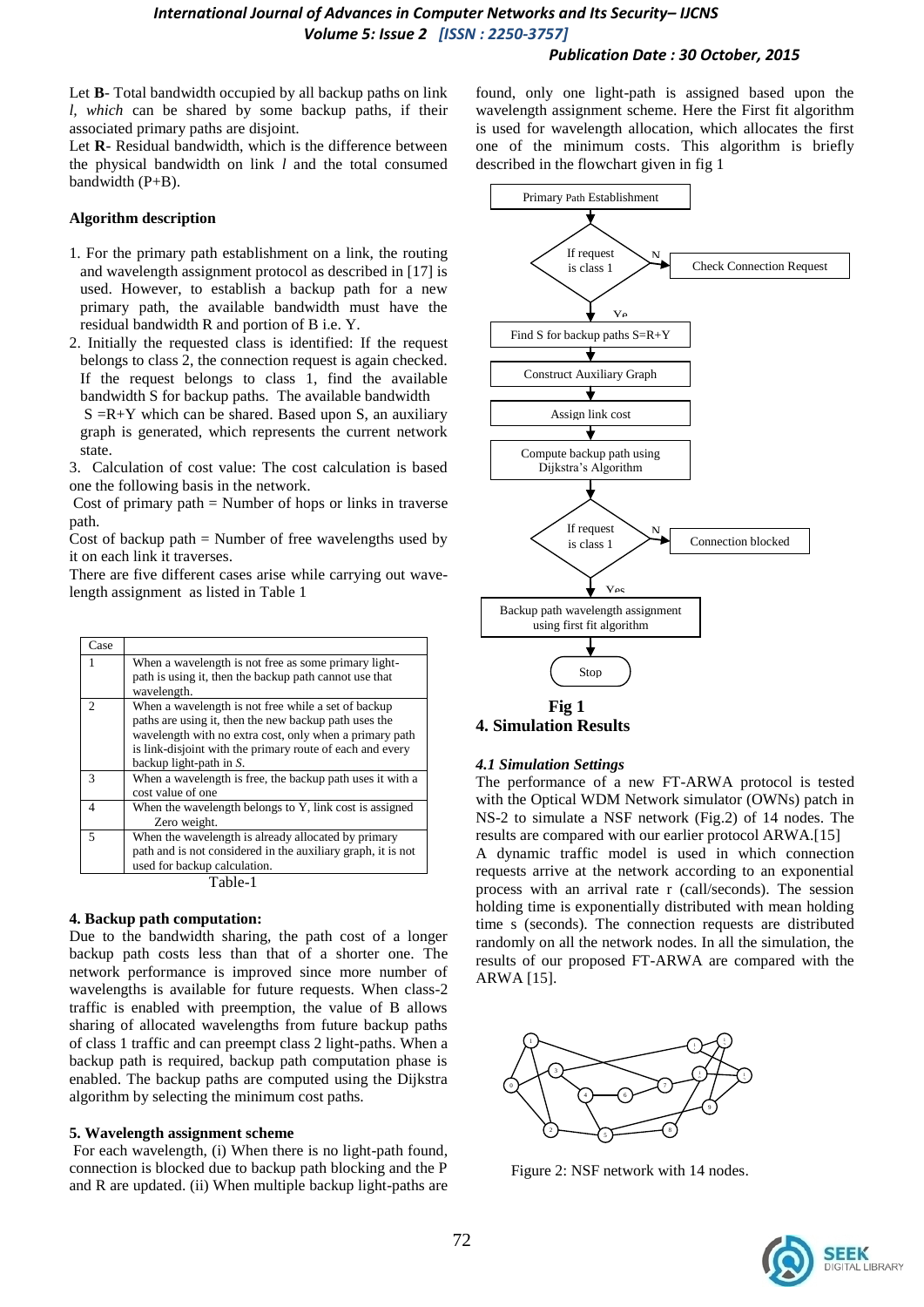*Publication Date : 30 October, 2015*

| Topology                         | Mesh            |
|----------------------------------|-----------------|
| Total no. of nodes               | 14              |
| Link Bandwidth                   | 50Mb            |
| Link Wavelength Number           | 10 to 25        |
| Link Delay                       | 20ms            |
| Link Utilization sample Interval | 0.5             |
| <b>Traffic Type</b>              | Exponential     |
| <b>Traffic Arrival Rate</b>      | 0.2             |
| <b>Traffic Holding Time</b>      | 0.5             |
| <b>Traffic Packet Rate</b>       | 5M <sub>b</sub> |
| Packet Size                      | 200             |
| No. of Session-traffics          | $1$ to 5        |
| <b>Maximum Requests</b>          | 50              |

Table 2: Simulation Parameters

#### *4.2. Performance Metrics*

The Performance metrics namely bandwidth utilization, Blocking Probability and Packets received are measured. **Bandwidth Utilization:** It is the ratio of bandwidth received

into total available bandwidth for a traffic flow. **Blocking Probability:** It is the ratio between the number of services rejected and the number of services requested.

**Packets Received:** It is the number of packets received by the receiver during the data transmission.

# *4.3 Results*

### **A. Effects of Varying Traffic Rate**

In the initial simulation, the traffic rate is varied as 40Mb, 45Mb, 50Mb, 55Mb and 60Mb.



Fig 3: Rate Vs Blocking Probability



Fig 4: Rate Vs Packets Received



Fig 5: Rate Vs Utilization

Fig.3 shows the Blocking Probability occurred, when the rate is increased. It shows that the FT-ARWA is significantly higher than the ARWA.

Fig. 4 shows the Packets receives ratio occurred, when the rate is increased. From the figure, it is proved that the FT-ARWA has high ratio when compared to ARWA

Fig.5 shows the channel utilization obtained, when the rate is increased. FT-ARWA shows better utilization than the ARWA scheme.

#### **B. Effect of Varying the Flows**

In this experiment, the number of flow is varied as 1, 2, 3, 4 and 5.



Fig 6: Flow Vs Blocking Probability



Fig 7: Flow Vs Packets Received